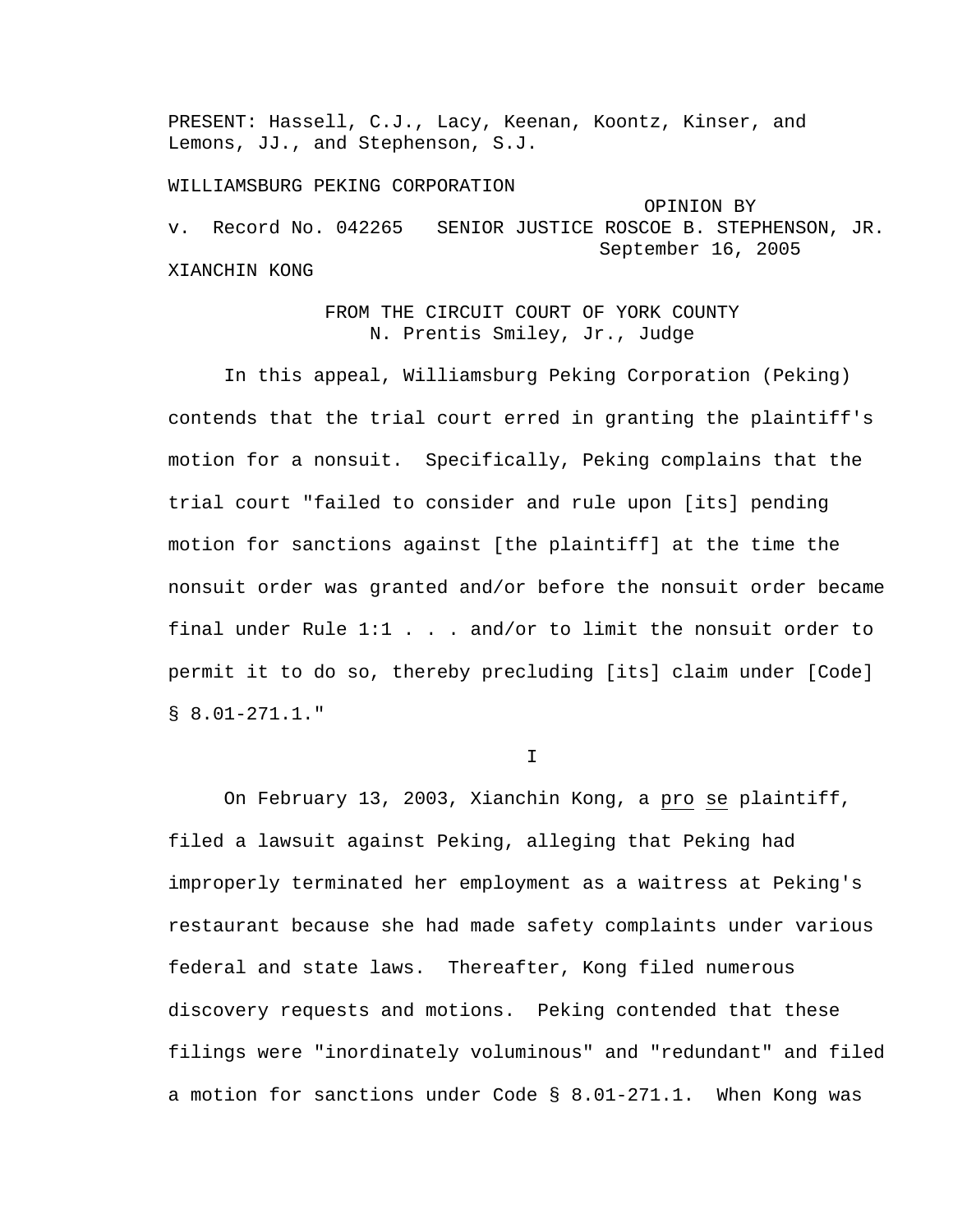confronted with the motion for sanctions, she retained counsel and moved for a nonsuit. Over Peking's objections, the trial court granted the nonsuit and refused to consider the pending motion for sanctions, concluding that it no longer had jurisdiction over the motion for sanctions.

T<sub>T</sub>

 For purposes of this appeal, we will consider as true the allegations set forth in Peking's motion for sanctions. Kong, approximately one year after instituting her suit, filed her first set of interrogatories, which exceeded the limits of Rule 4:8(g). During the following 45-day period, Kong served Peking with requests for production of documents, requests for admissions, and three additional sets of interrogatories, all to which Peking responded in good faith. According to Peking, however,

the discovery process was made unduly burdensome, excessively expensive, overly annoying, unnecessarily repetitive, and unreasonably cumbersome by virtue of the filing within a forty-five (45) day period of a total of eight sets of redundant discovery requests, coupled with four, 3-7 page letters indiscriminately objecting to virtually every answer [Peking] made to [Kong's] discovery requests. This abuse of the discovery process required the detailed preparation, review, research, authentication, and filing of responses that caused [Peking] to incur inordinate expenditures of its own time and resources, as well as the expense required for its attorney to respond.

 Due to the burdens imposed by Kong's discovery filings, Peking filed a motion for a protective order. Following a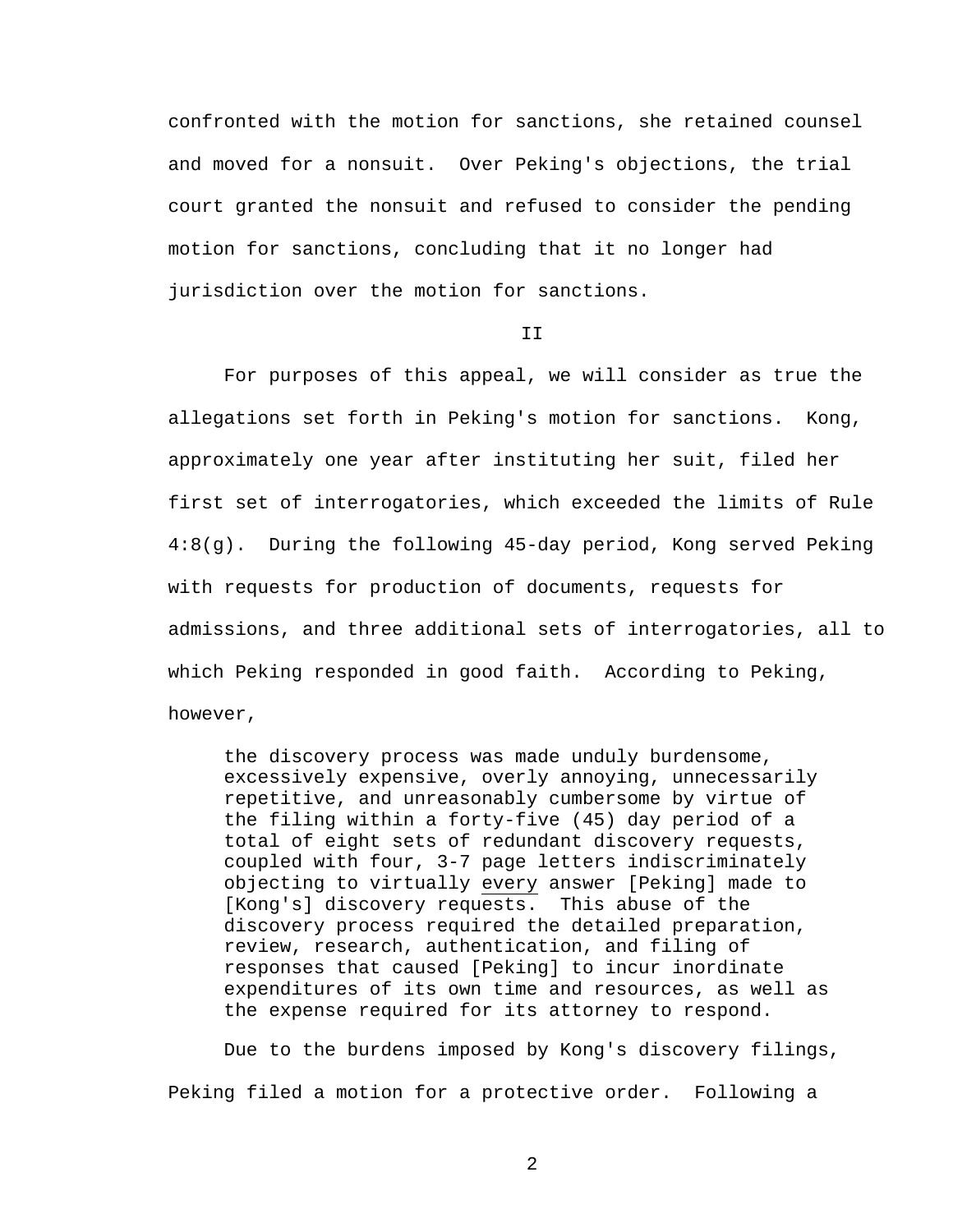hearing on Peking's motion, the trial court found that the pleadings and other documents filed on behalf of Kong had been prepared by another who "was not a lawyer and was not licensed to practice law in the Commonwealth." The trial court further found that "the pleadings and other documents filed by [Kong] were tainted or poisoned with the unlawful practice of law."

 Peking alleged that the illegal conduct, and Kong's complicity therein,

has required [Peking] to incur over \$15,000.00 in attorneys fees and expenses in defending and responding to the pleadings and discovery requests in this lawsuit, and has further diverted the valuable time and resources of [Peking] and its employees in responding to the inordinately voluminous and inappropriate requests and filings in this groundless lawsuit.

 Consequently, by its motion for sanctions, Peking sought an award against Kong and the preparer of the pleadings and documents, jointly and severally, of \$16,383.75 in attorney's fees and \$186.98 in out-of-pocket expenses. Peking also sought \$10,000 in additional sanctions to deter such conduct in the future.

## III

We perceive the issue in this appeal to be two-fold:

First, whether the nonsuit order is subject to the provisions of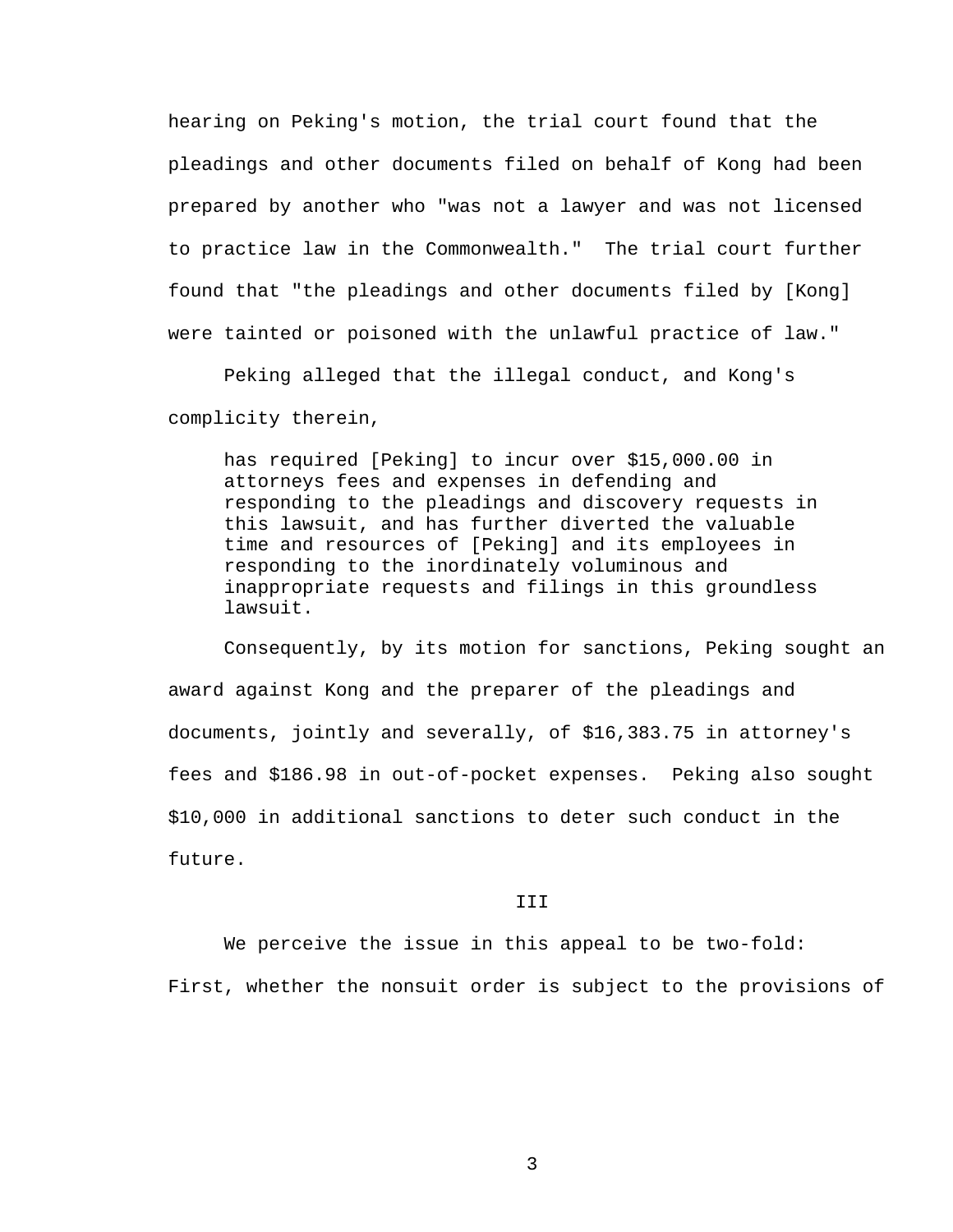Rule 1:1<sup>∗</sup> and, second, whether the nonsuit order precluded the trial court from considering the pending motion for sanctions. In the present case, the trial court had scheduled Peking's motion for sanctions for a hearing on July 9, 2004. Immediately upon the trial court's convening of the July 9 hearing, Kong moved for a nonsuit. The trial court granted the motion, and, when counsel for Peking stated that he "assume[d] that the motion for sanctions remain[ed] for consideration," the trial court ruled that it no longer had jurisdiction over the motion for sanctions. The order granting the nonsuit was entered on the same day.

 We first consider whether the nonsuit order is subject to the provisions of Rule 1:1. This inquiry is answered by our recent decision in James v. James, 263 Va. 474, 562 S.E.2d 133 (2002). In James, we noted that a nonsuit order "is sufficiently imbued with the attributes of finality to satisfy the requirements of Rule 1:1." Therefore, we opined that, "from its very nature, an order granting a nonsuit should be subject to the provisions of Rule 1:1." Id. at 481, 562 S.E.2d at 137. Thus, the nonsuit order in the present case, like all final

i

<sup>∗</sup> Rule 1:1 provides, in pertinent part, that "[a]ll final judgments, orders, and decrees . . . shall remain under the control of the trial court and subject to be modified, vacated, or suspended for twenty-one days after the date of entry, and no longer."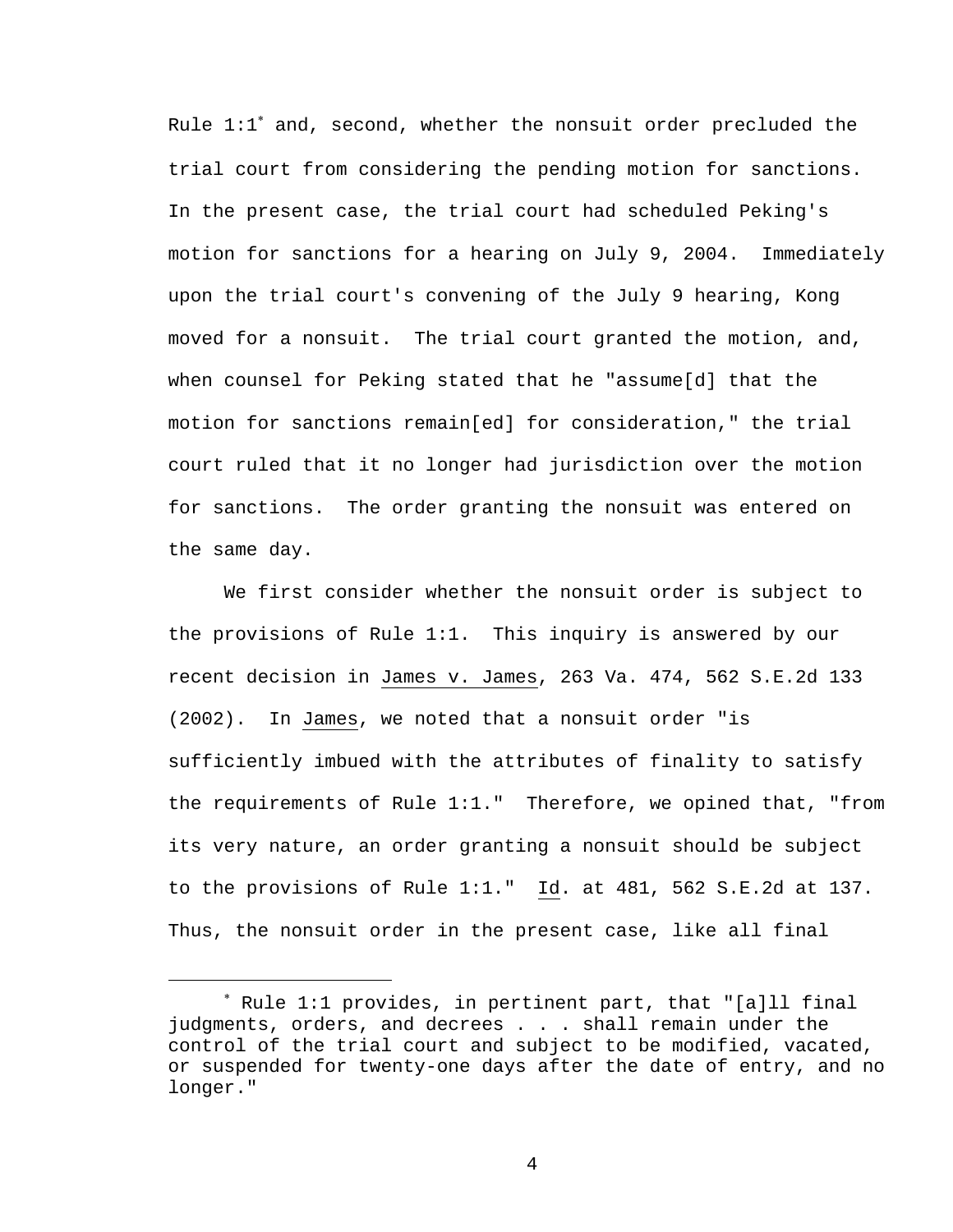judgments, remained under the control and jurisdiction of the trial court for 21 days after the date of entry.

 We next consider whether the nonsuit order precluded the trial court from considering the previously pending motion for sanctions. Code § 8.01-380 gives a plaintiff an absolute right to one nonsuit. Upon the entry of a nonsuit order, "the case becomes 'concluded as to all claims and parties,' and 'nothing remain[s] to be done.' " Id., quoting Dalloul v. Agbey, 255 Va. 511, 515, 499 S.E.2d 279, 282 (1998).

 In the present case, the trial court ruled that, because the nonsuit order was final as to all claims and parties, the court was without jurisdiction to rule upon the pending motion for sanctions. We do not agree.

A motion for sanctions is an application made to a court for the imposition of a penalty for alleged misconduct of a party or lawyer or for alleged abuse of the system. The motion has no bearing on the facts giving rise to a right to seek judicial remedy. Thus, the entry of a nonsuit order does not conclude a case as to any pending motion for sanctions.

Additionally, the trial court's ruling undermines the public policy expressed by the General Assembly in Code § 8.01- 271.1. In enacting that Code section, the General Assembly sought to prevent a litigant from filing pleadings and other papers that are "interposed for any improper purpose, such as to